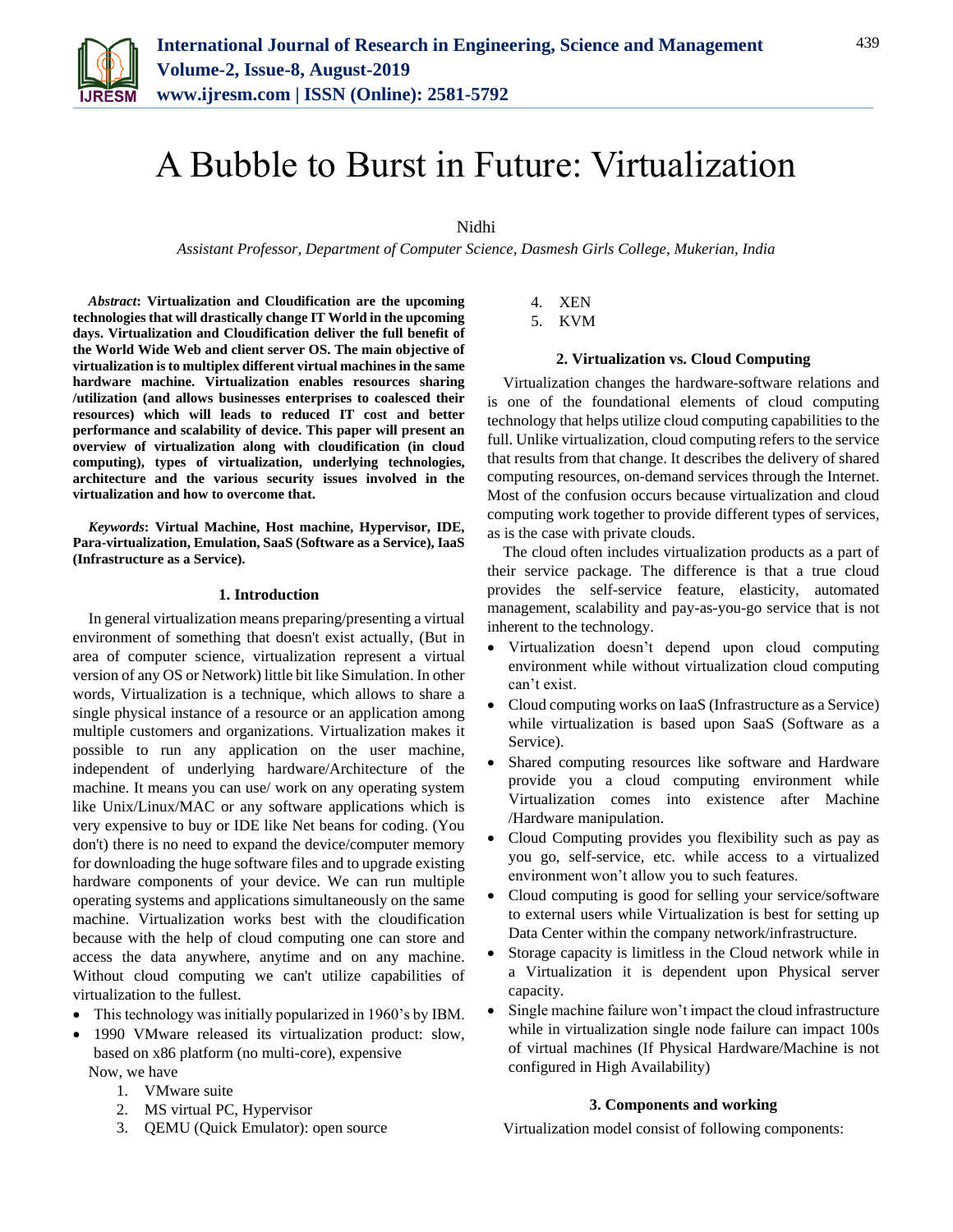

- 1) *Virtual machine:* Virtual machine are nothing but simply just like some data files that will be downloaded to host machine that will emulate desired environment.
- 2) *Host Machine:* a machine on which virtual machine is going to build up.
- 3) *Hypervisor:* It is virtualization software which provides isolation of software and underlying Hardware.



Fig. 1. Virtualization

As we know that virtualization is based on the concept of separating the operating system and applications from the underlying computer architecture. For this purpose "The virtualization software, also known as "the hypervisor" is used that provides the isolation btw the hardware and software. While working on virtual machine, several processes need hardware access to execute successfully. Here the role of hypervisor comes in play; hypervisor will provide an environment & fulfill the need of process and will act as a traditional OS for that particular process. Hypervisor sits between the software and underlying architecture and provides abstraction at various level like:

- 1. Removal of special hardware and utility requirements.
- 2. Effective management of resources.
- 3. Increased employee productivity as a result of better accessibility.
- 4. Reduced risk of data loss, as data is backed up across multiple storage locations.

#### **4. Types of Virtualization**

#### *A. Network Virtualization*

Let's see how is network virtualization used in cloud computing. It refers to the management and monitoring of a computer network as a single managerial entity from a single software-based administrator's console. It is intended to allow network optimization of data transfer rates, scalability, reliability, flexibility, and security. It also automates many network administrative tasks. Network virtualization is specifically useful for networks that experience a huge, rapid, and unpredictable traffic increase. Network virtualization, provides a facility to create virtual networks—logical switches, routers, firewalls, load balancer, Virtual Private Network (VPN), and workload security within days or even in weeks. The intended result of network virtualization provides improved network productivity and efficiency.

Two categories:

- *Internal:* Provide network like functionality to a single system.
- *External:* Combine many networks, or parts of networks into a virtual unit.

#### *B. Storage Virtualization*

Multiple physical storage devices are grouped together, which then appear as a single storage device. This provides various advantages such as homogenization of storage across storage devices of multiple capacity and speeds, reduced downtime, load balancing and better optimization of performance and speed. Partitioning your hard drive into multiple partitions is an example of this virtualization. Storage virtualization is the process of grouping the physical storage from multiple network storage devices so that it looks like a single storage device. It enhances performance by providing greater memory capacity without any addition to the main memory Subtypes:

- *Block Virtualization:* Multiple storage devices are consolidated into one.
- *File Virtualization:* Storage system grants access to files that are stored over multiple hosts.

#### *C. Hardware Virtualization*

Hardware virtualization also known as hardware-assisted virtualization or server virtualization runs on the concept that an individual independent segment of hardware or a physical server, may be made up of multiple smaller hardware segments or servers, essentially consolidating multiple physical servers into virtual servers that run on a single primary physical server. Each small server can host a virtual machine, but the entire cluster of servers is treated as a single device by any process requesting the hardware. The hardware resource allotment is done by the hypervisor. The main advantages include increased processing power as a result of maximized hardware utilization and application uptime. Here software are run independent of underlying hardware. The basic idea is to combine many small physical servers into one large physical server, so that the processor can be used more effectively.

Subtypes:

- Full Virtualization Guest software does not require any modifications since the underlying hardware is fully simulated.
- Emulation Virtualization The virtual machine simulates the hardware and becomes independent of it. The guest operating system does not require any modifications.
- Para-virtualization the hardware is not simulated and the guest software run their own isolated domains.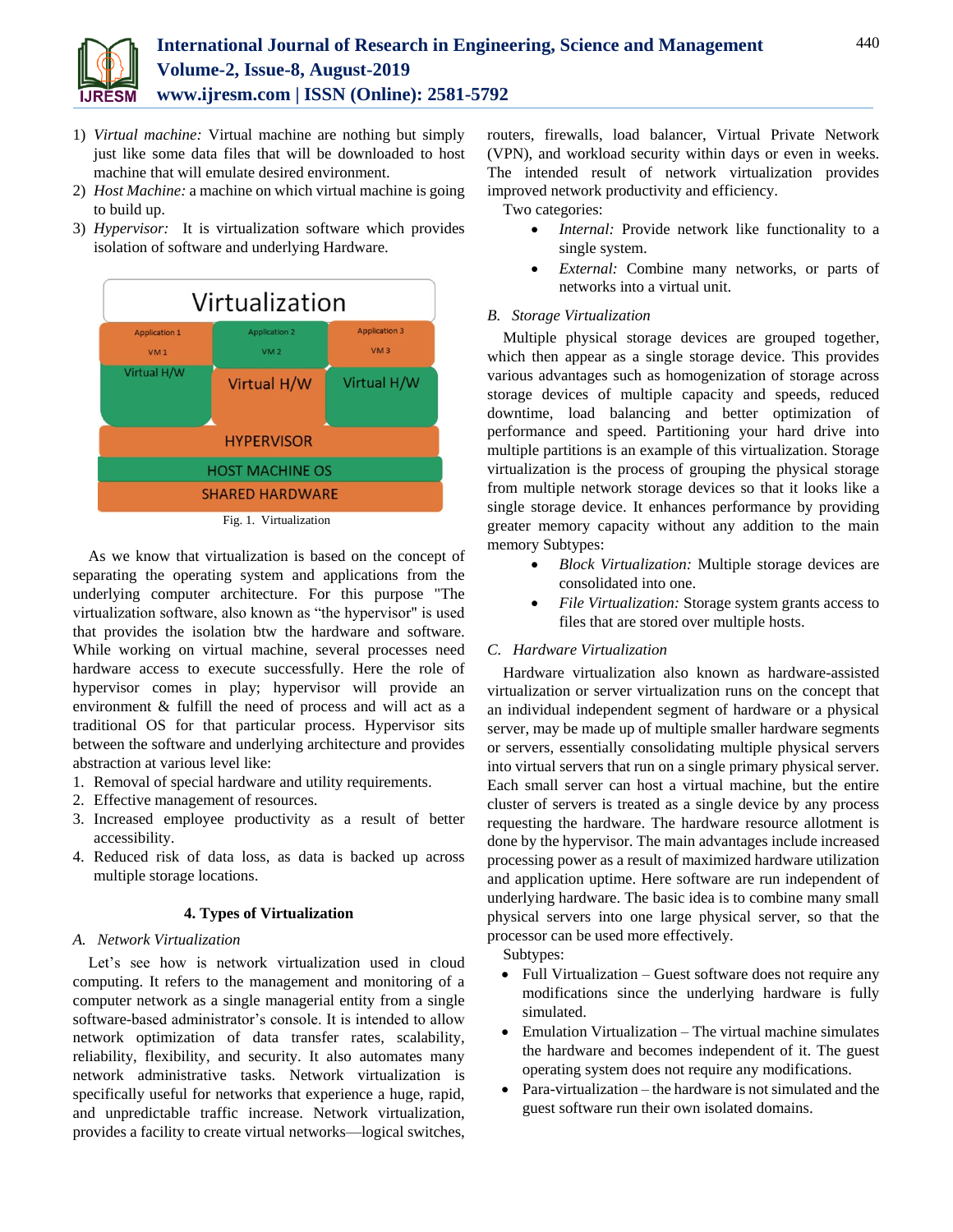

## *D. Software Virtualization*

It provides the ability to the main computer to run and create one or more virtual environments. It is used to enable a complete computer system in order to allow a guest OS to run. For instance, letting Linux to run as a guest that is natively running a Microsoft Windows OS (or vice versa, running Windows as a guest on Linux).

Types:

- Operating system
- Application virtualization
- Service virtualization

# *E. Memory Virtualization*

Physical memory across different servers is aggregated into a single virtualized memory pool. It provides the benefit of an enlarged contiguous working memory. You may already be familiar with this, as some OS such as Microsoft Windows OS allows a portion of your storage disk to serve as an extension of your RAM.

Subtypes:

 Application level control: Applications running on connected computers directly connect to the memory pool through an API or the file system.

| Application              | Application              | Application              | Application              |
|--------------------------|--------------------------|--------------------------|--------------------------|
|                          |                          |                          |                          |
| Virtualized Memory Pool  |                          |                          |                          |
|                          |                          |                          |                          |
| Contributor <sub>1</sub> | Contributor <sub>2</sub> | Contributor <sub>3</sub> | Contributor <sub>n</sub> |

Fig. 2. Application level control

 Operating system level control: Access to the memory pool is provided through an operating system. The operating system first connects to the memory pool, and makes that pooled memory available to applications.



Fig. 3. Operating system level control

# **5. Various Security Issues and Solutions**

## *A. Network monitoring with cloud computing*

Current network defenses are based on physical networks. In the virtualized environment, the network is no longer physical; its configuration can actually change dynamically, which makes network monitoring difficult. To fix this problem, you must have software products (available from companies such as VMWare, IBM, Hewlett-Packard, and CA) that can monitor virtual networks and, ultimately, dynamic virtual networks.

# *B. Hypervisors and cloud computing security*

Just as an OS attack is possible, a hacker can take control of a hypervisor. If the hacker gains control of the hypervisor, he gains control of everything that it controls; therefore, he could do a lot of damage.

# *C. Configuration and change management*

The simple act of changing configurations or patching the software on virtual machines becomes much more complex if the software is locked away in virtual images; in the virtual world, you no longer have a fixed static address to update the configuration.

## *D. Perimeter security in the cloud*

Providing perimeter security, such as firewalls, in a virtual environment is a little more complicated than in a normal network because some virtual servers are outside a firewall. This will be the responsibility of the service provider.

# **6. Security Solutions**

The following are tactics that, if followed, can help mitigate potential threats to virtual environments without the need for burdensome, expensive processes and solutions that simply aren't an option for many organizations.

*Separation:* 

Establish how and where to separate development, test and production virtual machines.

*Process enforcement:*

Enable IT-specific processes via self-service portals to increase efficiency and simplify management.

*Sprawl management:*

Actively manage the virtual environment in terms of what is being used, what's needed and what's not.

*Complete stack management:* 

Focus on end-to-end connections within the virtual environment.

*Built-in auditing:*

Leverage tools to automate security checks, balances and processes wherever possible.

*Patching:*

Implement a patch maintenance and management process and schedule to make sure patches are up-to-date for both online and offline virtual machines.

# **7. Conclusion**

Virtualization lets you easily outsource your hardware and eliminate any energy costs associated with its operation. Although it may not work for everyone, however the efficiency, security and cost advantages are considerable for you to consider employing it as part of your operations. But whatever type of virtualization you may need, always look for service providers that provide straightforward tools to manage your resources and monitor usage, so that you don't have to spend a lot of time managing your virtual servers and virtualization can